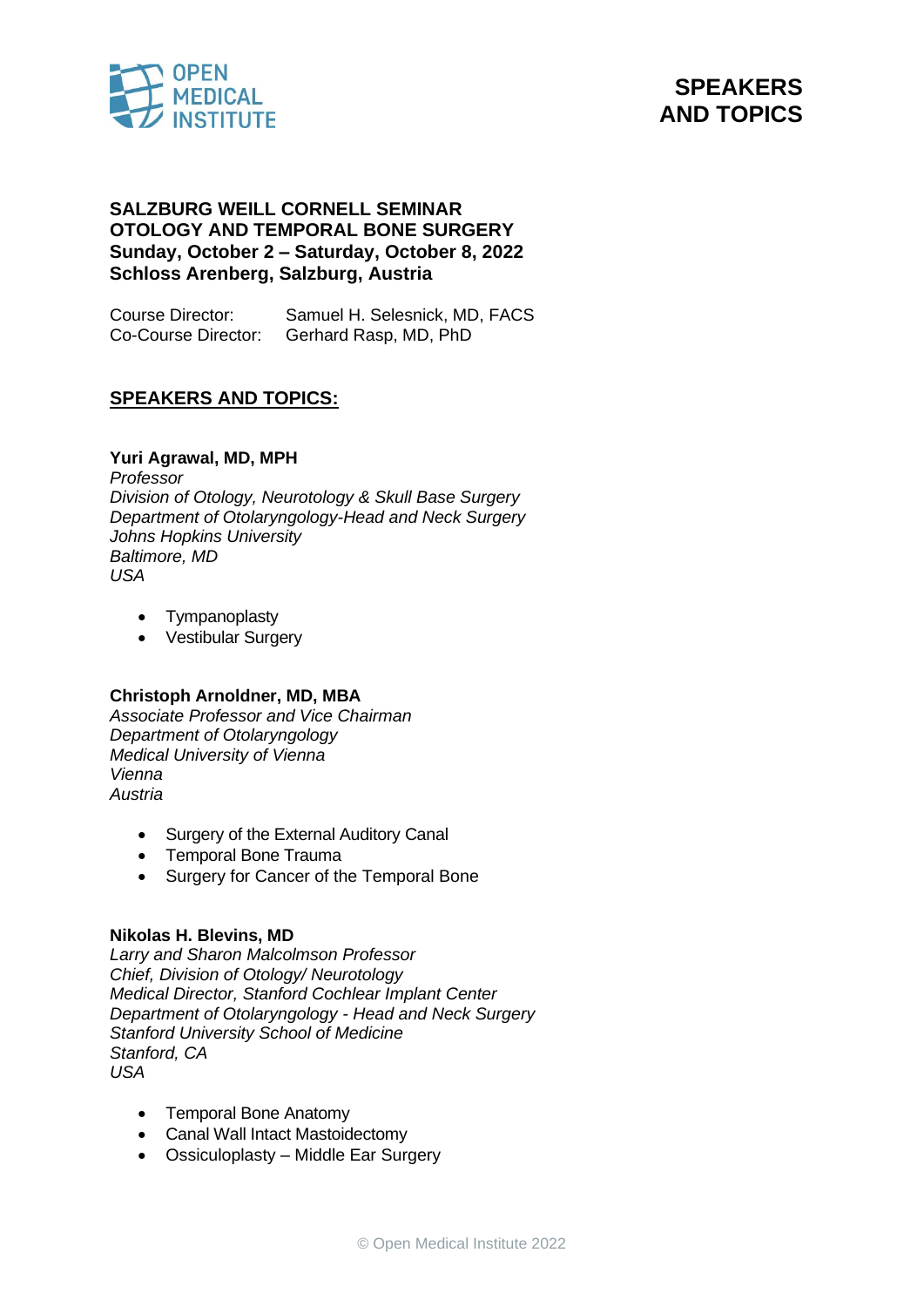



### **Cem Meco, MD, FEBORL-HNS**

*Professor and Past Chairman Ankara University Medical School Department of Otolaryngology, Head and Neck Surgery Sihhiye, Ankara Turkey*

*Professor Paracelsus Private Medical University Department of Otolaryngology, Head and Neck Surgery Salzburg* Austria

• Endoscopes in Otologic Surgery

### **Lawrence R. Lustig, MD**

*Howard W. Smith Professor and Chair Department of Otolaryngology-Head & Neck Surgery Columbia University Medical Center & New York Presbyterian Hospital New York, NY USA*

- Canal Wall Down Mastoidectomy
- BAHA and Powered Implants

# **Gerhard Rasp, MD, PhD**

*Professor and Chairman Head, Department of Otolaryngology Paracelsus Private Medical University Salzburg Austria*

• Cochlear Implantation

### **Sebastian Roesch, MD**

*Specialist Department of Otorhinolaryngology, Head and Neck Surgery Paracelsus Private Medical University Salzburg Austria*

• Temporal Bone Lab Set up